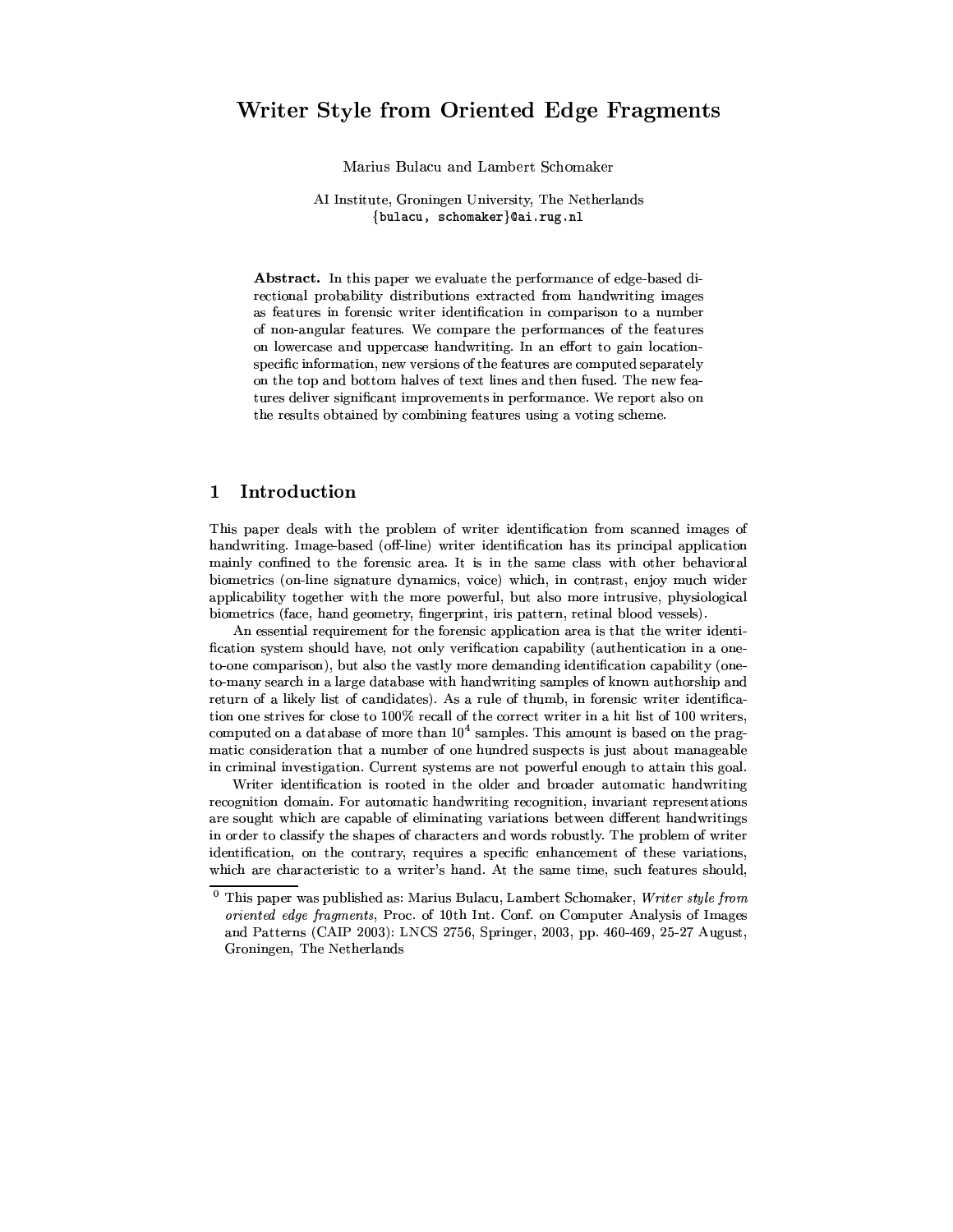ideally, be independent of the amount and semantic content of the written material. In the extreme case, a single word or the signature should suffice to identify the writer from his individual handwriting style.

Three categories of image-based features are usually integrated in operational forensic writer identification systems: 1) features extracted automatically on regions of interest from the script image, 2) features measured manually by forensic experts, and 3) character-based features capturing allograph-shape information. The complete process of forensic writer identification is never fully automatic, due to a wide range of scan-quality, scale and foreground/background separation problems.

We analyze in this paper only category 1: features automatically extractable from the handwriting image without any human intervention. It is implicitly assumed that a crisp foreground/background separation has already been realized in a pre-processing phase, yielding a white background with (near-) black ink.

In this paper we summarize the extraction methods for five features: three edgebased directional features, one run-length feature and one ink-distribution feature. In order to gain location-specific information, new versions of the features are computed separately on the top and bottom halves of text lines and then fused. We make a cross comparison of the performance of all features when computed on lowercase and uppercase handwritten text. We report also on results obtained using a voting scheme to combine the different features into a single final ranked hit list.

## $\overline{2}$ Data

We conducted our study using the Firemaker dataset [1]. A number of 250 Dutch subjects, predominantly students, were required to write 4 different A4 pages. On page 1 they were asked to copy a text of 5 paragraphs using normal handwriting style (i.e. predominantly lowercase with some capital letters at the beginning of sentences and names). On page 2 they were asked to copy another text of 2 paragraphs using only uppercase letters. Pages 3 and 4 contain forged- and normal-style handwriting and are not used here. For practical reasons, lineation guidelines were used on the response sheets using a special color "invisible" to the scanner. The added drawback is that vertical line distance can not be used as a discriminatory writer characteristic. However, we gain two important advantages that we will effectively use: automatic line segmentation can be performed reliably and handwriting is never severely skewed. In addition, the subjects were asked to leave an extra blank line between paragraphs making possible automatic paragraph extraction. Recording conditions were standardized: the same kind of paper, ballpoint pen and support were used for all subjects. As a consequence, this also implies that the variations in ink-trace thickness and blackness will be more due to writer differences than due to the recording conditions. The response sheets were scanned with an industrial quality scanner at 300 dpi, 8 bit/pixel, gray-scale.

Being recorded in optimal conditions, the Firemaker dataset contains very clean data. This is obviously an idealized situation compared to the conditions in practice. However, the dataset serves well our purpose of evaluating the usefulness for writer identification of different features encoding the ink-trace shape.

## 3 **Feature extraction**

All the features used in the present analysis are probability density functions (PDFs) extracted empirically from the handwriting image. Our previous experiments confirmed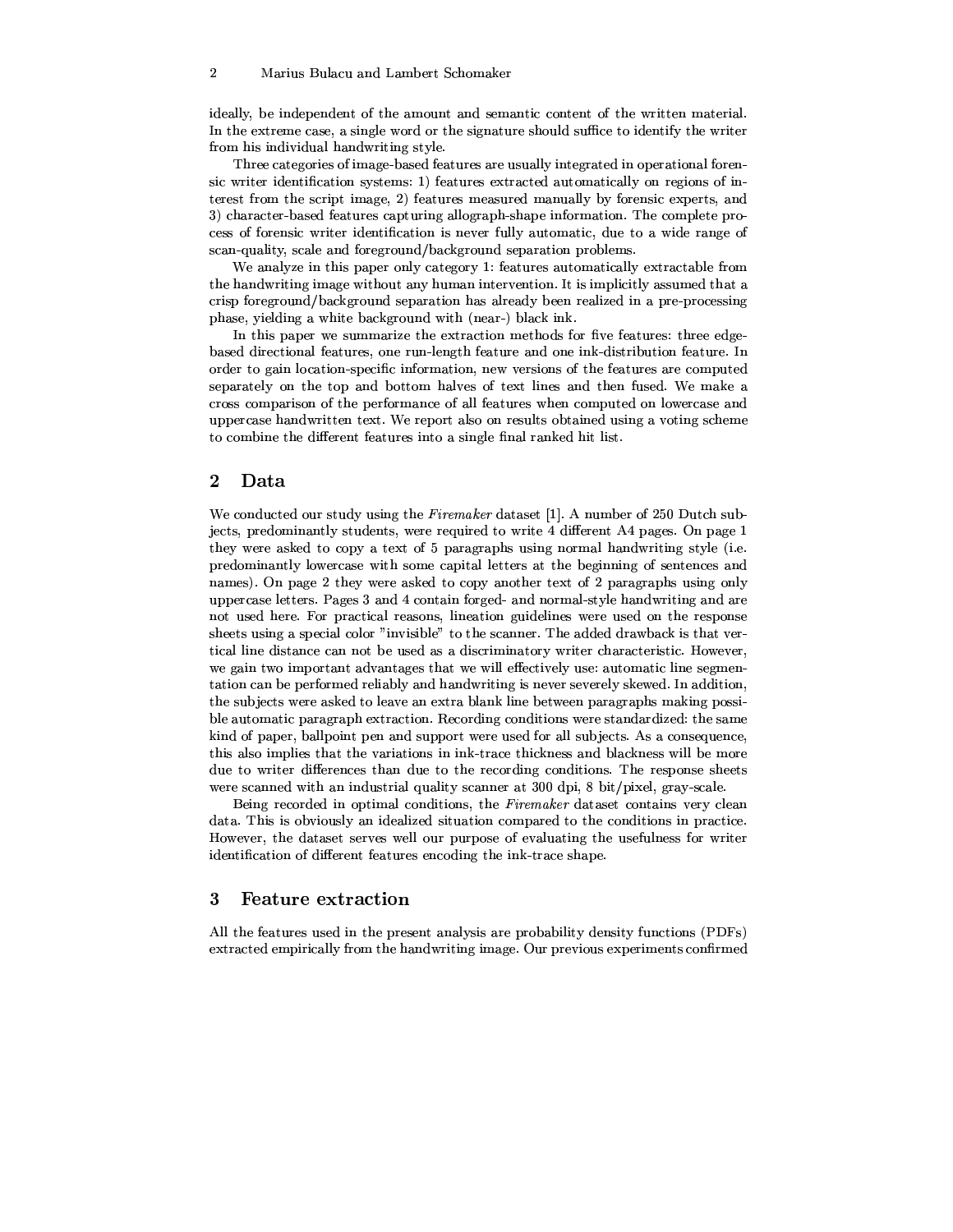**Table 1.** Features used for writer identification and the used distance function  $\Delta(\mathbf{u}, \mathbf{v})$ between a query sample  $u$  and a database sample  $v$ . All features are computed in two scenarios "entire-lines" and "split-lines" (see text for details)

| Feature      | Explanation                                                              | Dimensions<br>entirel | split | $\Delta(\bm{u},\bm{v})$ |
|--------------|--------------------------------------------------------------------------|-----------------------|-------|-------------------------|
| f1 $p(\phi)$ | Edge-direction PDF                                                       | 16                    | 32    |                         |
|              | $ f2 p(\phi_1,\phi_2) $ Edge-hinge PDF                                   | 464                   | 928   |                         |
| f3 p(rl)     | Horiz. run-length on background PDF                                      | 100                   | 200   | <b>EUCLID</b>           |
|              | $\lceil f4 \rceil p(\phi_1, \phi_3)$ Horiz. edge-angle co-occurrence PDF | 256                   | 512   | $\chi^2$                |
|              | $ f5 p(brush) $ Ink-density PDF                                          | 225                   | 450   |                         |

that the use of PDFs is a sensitive and effective way of representing a writer's uniqueness [2]. Another important advantage of using PDFs is that they allows for homogeneous feature vectors for which excellent distance measures exist. Experiments have been performed with different distance measures: Hamming, Euclidean, Minkowski up to 5th order, Hausdorff,  $\chi^2$  and Bhattacharyya. Table 1 shows the features and the corresponding best-performing distance measures used in nearest-neighbor matching.

In the present study, all the features will be computed in two scenarios: either on the entire text lines or separately on the top-halves and the bottom halves of all the text lines. In the first scenario, features are computed on the image without any special provisions. For the second scenario, all text lines are first segmented using the minima of the smoothed horizontal projection. Afterwards, the maxima are used to split horizontally every individual text line into two halves (fig. 1b). All features are then computed separately for the top-halves and the bottom-halves and the resulting two vectors are concatenated into a single final feature vector. Clearly the "split-line" features have double dimensionality compared to their "entire-line" counterparts.

While feature histograms are accumulated over the whole image providing for a very robust probability distribution estimation, they suffer the drawback that all position information is lost. Line splitting is therefore performed in an effort to localize more our features and gain back some position information together also with some writer specificity. What we must pay is the sizeable increase in feature dimensionality.

We describe further the extraction methods for the five considered features.

#### Edge-direction distribution (f1)  $3.1$

It has long been known from on-line handwriting research [3] that the distribution of directions in handwritten traces, as a polar plot, yields useful information for writer identification or coarse writing-style classification [4].

We recently developed an off-line and edge-based version of the directional distribution. Computation of this feature starts with conventional edge detection: convolution with two orthogonal differential kernels (Sobel), followed by thresholding. This procedure generates a binary image in which only the edge pixels are "on". We then consider each edge pixel in the middle of a square neighborhood and we check, using the logical AND operator, in all directions emerging from the central pixel and ending on the periphery of the neighborhood for the presence of an entire edge fragment (fig. 1a). All the verified instances are counted into a histogram that is normalized to a probability distribution  $p(\phi)$  which gives the probability of finding in the image an edge fragment oriented at the angle  $\phi$  measured from the horizontal. In order to avoid redundancy, the algorithm only checks the upper two quadrants in the neighborhood. The orientation is quantized in  $n$  directions,  $n$  being the number of bins in the histogram and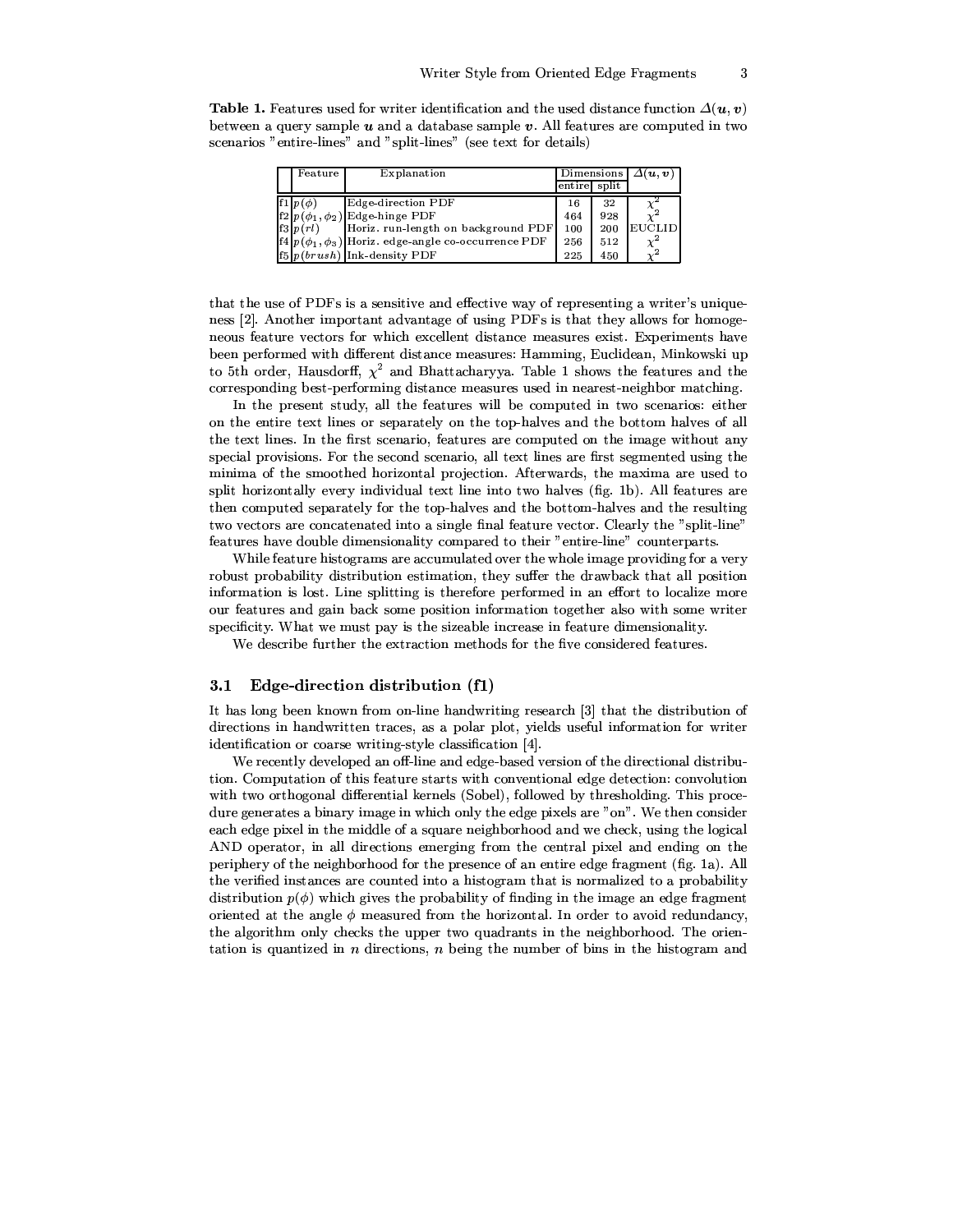

Fig. 1. a) Feature extraction on letter "a", b) Line segmentation and splitting

the dimensionality of the feature vector (see [2] for a more detailed description of the method). A number  $n = 16$  directions performed best and will be used in the sequel.

As can be seen in fig. 2, the predominant direction in  $p(\phi)$  corresponds, as expected, to the slant of writing. It is interesting to note that there is an asymmetry between the directional diagrams for the top halves and the bottom halves of the text lines. This observation is precisely the underpinning of our approach to split the lines in an attempt to recover this writer specific positional information. There is a correlation also with the known fact from on-line handwriting research that upward strokes are slightly more slanted than the downward strokes because they contain also the horizontal progression motion [3]. Even if idealized, the example shown can provide an idea about the "withinwriter" variability and "between-writer" variability in the feature space.

#### $3.2$ Edge-hinge distribution (f2)

In order to capture the curvature of the ink trace, which is very discriminatory between different writers, we designed a novel feature using local angles along the edges. Computation of this feature is similar to the one previously described, but it has added complexity. The central idea is to consider in the neighborhood, not one, but two edge fragments emerging from the central pixel and, subsequently, compute the joint probability distribution of the orientations of the two edge fragments. All instances found in the image are counted and the final normalized histogram gives the joint probability distribution  $p(\phi_1, \phi_2)$  quantifying the chance of finding in the image two "hinged" edge fragments oriented at angles  $\phi_1$  and  $\phi_2$  respectively. Orientation is quantized in 2n directions for every leg of the "edge-hinge". From the total number of combinations of two angles (4n<sup>2</sup>) we will consider only non-redundant ones ( $\phi_2 > \phi_1$ ) and we will also eliminate the cases when the ending pixels have a common side (see [2] for a more detailed description of the method). The final number of combinations is  $C_{2n}^2 - n = n(2n-3)$ . For  $n = 16$ , the edge-hinge feature vector will have 464 dimensions.

#### Run-length distributions (f3)  $3.3$

Run-lengths have long been used for writer identification. They are determined on the binarized image taking into consideration either the black pixels (the ink) or, more beneficially, the white pixels (the background). There are two basic scanning methods: horizontal along the rows of the image and vertical along the columns of the image.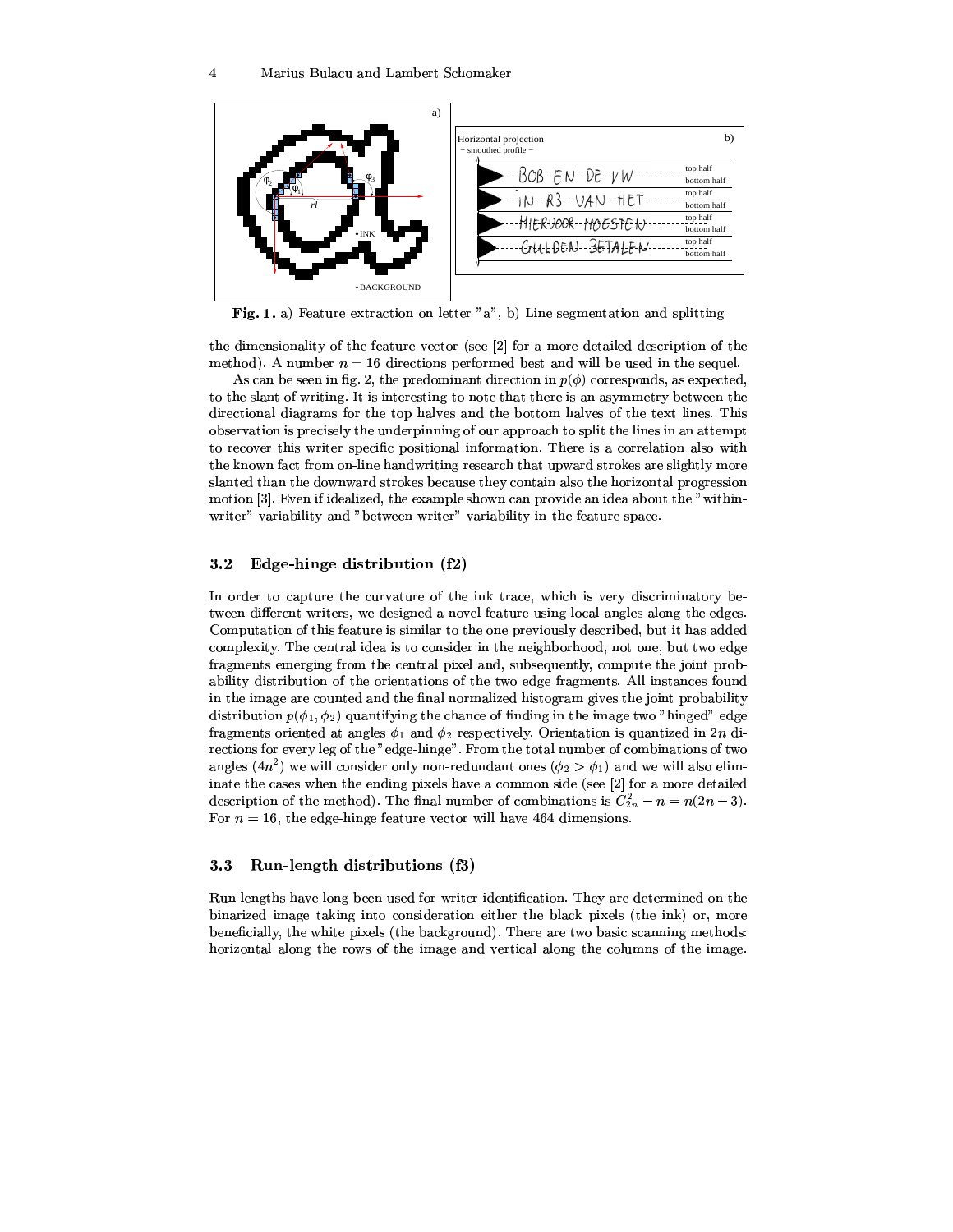

Fig. 2. Examples of lowercase handwriting from two different subjects. We superposed the polar diagrams of the "split-line" direction distribution  $p(\phi)$  extracted from the two lowercase handwriting samples for each of the two subjects

Similar to the edge-based directional features presented above, the histogram of runlengths is normalized and interpreted as a probability distribution. The run-lengths on white are obviously more informative about the characteristics of handwriting as they capture the regions enclosed inside the letters and also the empty spaces between letters and words. Vertical run-lengths on black are more informative than the horizontal runlengths on black [2] as the vertical component of handwriting strokes carries more information than the horizontal one [3]. Our particular implementation considers only run-lengths of up to 100 pixels (comparable to the height of a written line). This feature is not size invariant, however, size normalization could be performed by hand prior to feature extraction. We will consider here only the horizontal run-lengths on white to be able to directly compute this feature both in the "entire-line" and "split-line" scenarios.

#### Horizontal co-occurrence of edge angles (f4)  $3.4$

This new feature that we recently developed derives naturally from the previous two. It is a variant of the edge-hinge feature, in that the combination of edge-angles is computed at the ends of run-lengths on white. The joint probability distribution  $p(\phi_1, \phi_3)$ of the two edge-angles occurring at both ends of a run-length on white captures longer range correlations between edge-angles and gives a measure of the roundness of the written characters. This feature has  $n^2$  dimensions, namely 256 in our implementation.

#### $3.5$ Brush function: Ink density PDF (f5)

It is known that axial pen force ('pressure') is a highly informative signal in on-line writer identification [5]. Force variations will be reflected in saturation and width of the ink trace. Additionally, in ink traces of ballpoint pens, there exist lift-off and landing shapes in the form of blobs or tapering [6], which are due to ink-depositing processes. In order to capture the statistics of this process, we designed another new feature. A convolution window of 15x15 pixels was used, only accumulating the local image if the current region obeys the following constraints: a supraliminal ink intensity in the center of the window, co-occurring with a long run of white pixels along minimally 50% of window perimeter and an ink run of at least 5% of window perimeter. After scanning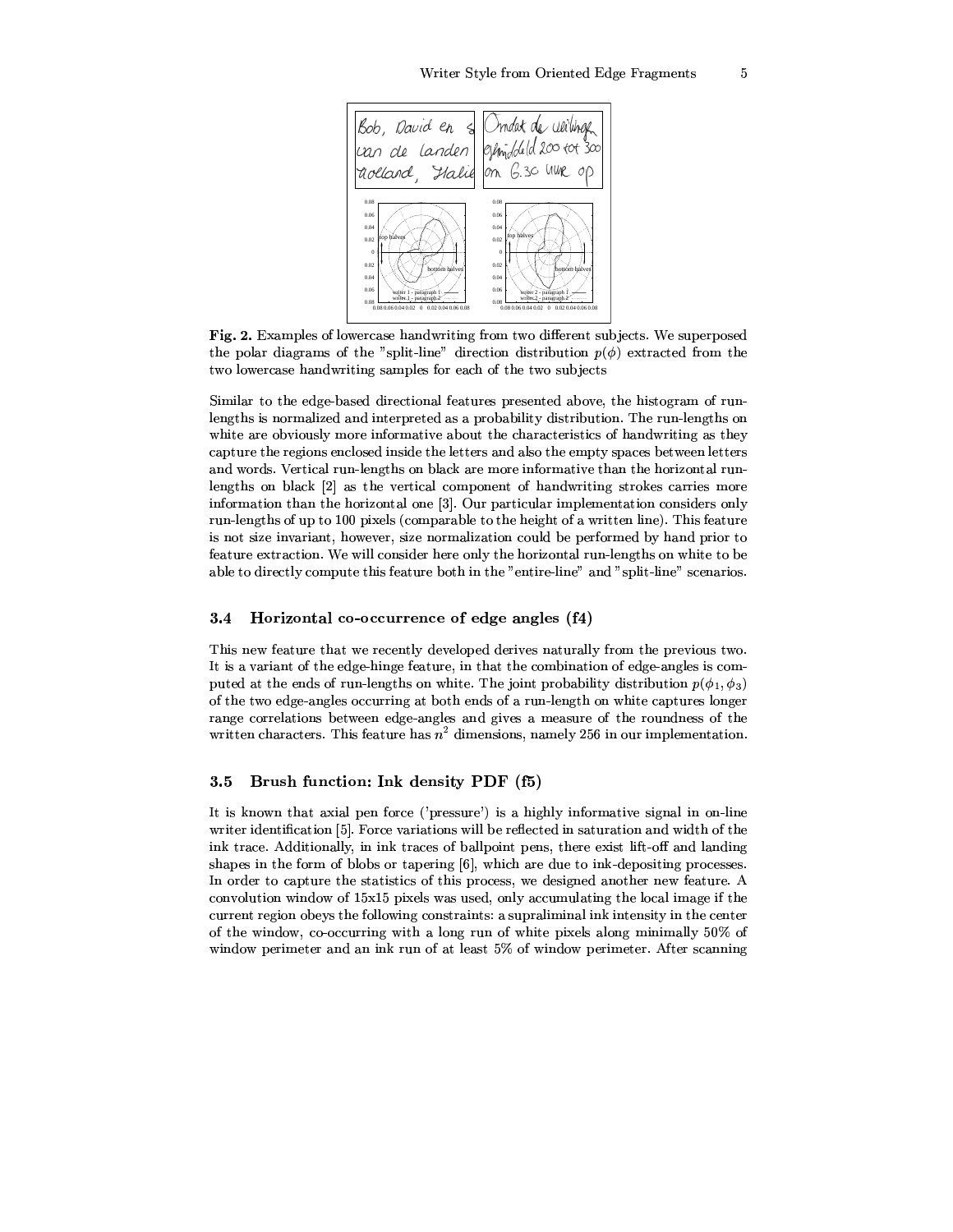

Fig. 3. Performance curves (features are ordered with the most effective at the top)

all the image, the accumulator window is normalized, yielding a PDF describing ink pWYTVUg`XWb=Z=UXWYa]R6§kl=WbT[oEUXZ=`X[\$WYT£2nb[oE`Xnh'R=aNU£TgW2[\$WYR0eNoE`XWboNRjU\$½UXl\_[WYRpas aN8Ésì m \_W[nYToNT chosen for capturing the 6-7 pixel-wide ink traces usual in our images), but we use it because the recording conditions have been standardized for all subjects in our dataset.

The edge-based features  $(f1, f2, f4)$  that we propose here for writer identification are general texture descriptors and, as such, they have wider applicability (e.g., we use then for the analysis of machine-print as well). However, a more detailed discussion can not be encompassed in the framework of the present paper.

## $\overline{\mathbf{4}}$ **Results**

We compare the performance of our new "split-line" versions of the features with their former "entire-line" versions. We are also interested to compare the performance of all the features when computed on lowercase as opposed to uppercase handwriting. In order to perform all these comparisons, handwriting samples have been extracted from the database. Two paragraphs have been extracted from page 1 obtaining in this way two separate samples in lowercase for every subject. Similarly, from page 2 we extracted separately the two paragraphs in uppercase handwriting. Special care has been taken to have roughly the same amount of text in lowercase and uppercase (approx. 100 characters in the first paragraphs and approx. 150 characters in the second ones). Using nearest-neighbor matching in a leave-one-out strategy, the writer identification performance has been evaluated for lowercase and uppercase handwriting using both the "entire-line" and the "split-line" versions of our PDF features. The numerical results for the four possible combinations are given in Table 2.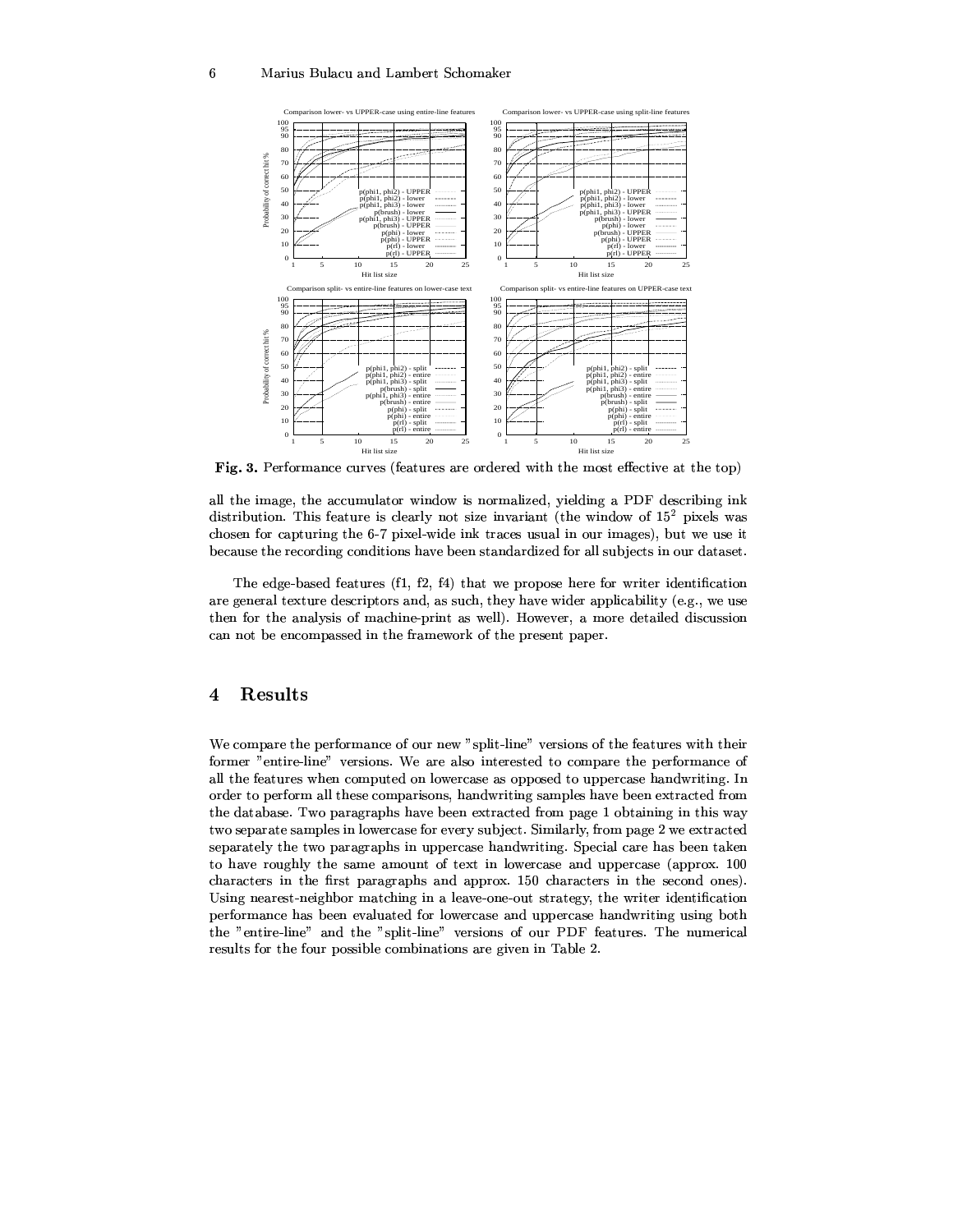Table 2. Writer identification accuracy (in percentages) on the Firemaker data set (250 writers). One selected sample is matched against the remaining 499 samples that contain only one target sample (the pair) and 498 distractors. In the cells, performance figures for lowercase are in the upper-left corner and for uppercase in the lower-right (with boldface characters). 95% confidence limits:  $\pm 4\%$ .

| Hit list | $f1$ :<br>$\boldsymbol{v}$<br>Ф |                 |       | f $2: n$ |        |    | f3:   |     |        |     | f4: $p'$ |              |        |    | f5: $p(brush)$ |    |        |    |       |    |
|----------|---------------------------------|-----------------|-------|----------|--------|----|-------|-----|--------|-----|----------|--------------|--------|----|----------------|----|--------|----|-------|----|
| size     | entire                          |                 | split |          | entire |    | split |     | entire |     | split    |              | entire |    | split          |    | entire |    | split |    |
|          | 26                              |                 | 45    |          | 63     |    | 78    |     | 9      |     | 13       |              | 53     |    | 64             |    | 53     |    | 62    |    |
|          |                                 | 24 <sub>1</sub> |       | 29       |        | 69 |       | 791 |        | 8   |          | $10^{\circ}$ |        | 54 |                | 64 |        | 45 |       | 32 |
| 2        | 35                              |                 | 58    |          | 76     |    | 85    |     | 15     |     | 20       |              | 65     |    | 75             |    | 63     |    | 70    |    |
|          |                                 | 36              |       | 38       |        | 81 |       | 87  |        | 121 |          |              |        | 62 |                | 73 |        | 57 |       | 42 |
| 3        | 42                              |                 | 65    |          | 83     |    | 88    |     | 18     |     | 25       |              | 71     |    | 80             |    | 67     |    | 75    |    |
|          |                                 | 40              |       | 45       |        | 86 |       | 90  |        | 16  |          | 21           |        | 67 |                | 77 |        | 62 |       | 48 |
|          | 47                              |                 | 71    |          | 85     |    | 90    |     | 22     |     | 29       |              | 75     |    | 84             |    | 72     |    | 78    |    |
|          |                                 | 44              |       | 50       |        | 89 |       | 92  |        | 19  |          | 24           |        | 71 |                | 80 |        | 67 |       | 54 |
| 5        | 51                              |                 | 75    |          | 87     |    | 92    |     | 25     |     | 32       |              | 78     |    | 86             |    | 75     |    | 81    |    |
|          |                                 | 47              |       | 55       |        | 91 |       | 94  |        | 23  |          | 26           |        | 74 |                | 82 |        | 71 |       | 56 |
| 10       | 66                              |                 | 83    |          | 91     |    | 95    |     | 37     |     | 46       |              | 86     |    | 91             |    | 83     |    | 86    |    |
|          |                                 | 62              |       | 69       |        | 94 |       | 96  |        | 36  |          | 39           |        | 82 |                | 86 |        | 82 |       | 67 |

#### Comparison lower- vs upper-case and entire- vs split-line  $4.1$

The performance curves have been drawn in fig. 3 to allow a quick visual crosscomparison. There are important differences in performance for the different features. The edge-hinge feature (f2) surpasses all the other features and, quite remarkably, it performs better on uppercase than on lowercase, opposite to the situation for all the other features. This may result from the fact that the "hinge" can capture the sharp angularities present in uppercase letters. Another important observation is that the differences in feature performance between lowercase and uppercase are not as large as one might intuitively expect thinking that it is always easier to identify the author of lowercase rather than uppercase handwriting. In mixed searches (e.g. lowercase query sample / uppercase dataset) writer identification is very low. The features used encode the shape of handwriting and, naturally, they are sensitive to major style variations.

The split-line features perform significantly better than their entire-line counterparts, fully justifying the extra cost in terms of dimensionality and computation. The exception is the brush feature (f5) on uppercase and this is due to the fact that there are not sufficient image sampling points on the bottom half of uppercase that comply with the imposed constraints and the PDF estimate is not sufficiently reliable. We emphasize that regaining location specific information, especially for the edge-based orientation PDF features, is a promising way of improving writer identification accuracy.

#### 4.2 Voting feature combination

It is important to note that no single feature will be powerful enough for the performance target defined by the forensic application, necessitating the use of classifiercombination schemes. In the present study we explored the Borda count method that considers every feature as a voter and then computes an average rank for each candidate over all voters. Different ranked voting schemes have been tested: min, plurality, majority, median, average, max (e.g. using the median instead of the average). The only voting method that brought some improvement in performance over the top-performing feature (f2) was the "min" method (results in Table 3). In this method, the decision of the voter (feature) giving the lowest rank is considered as the final decision.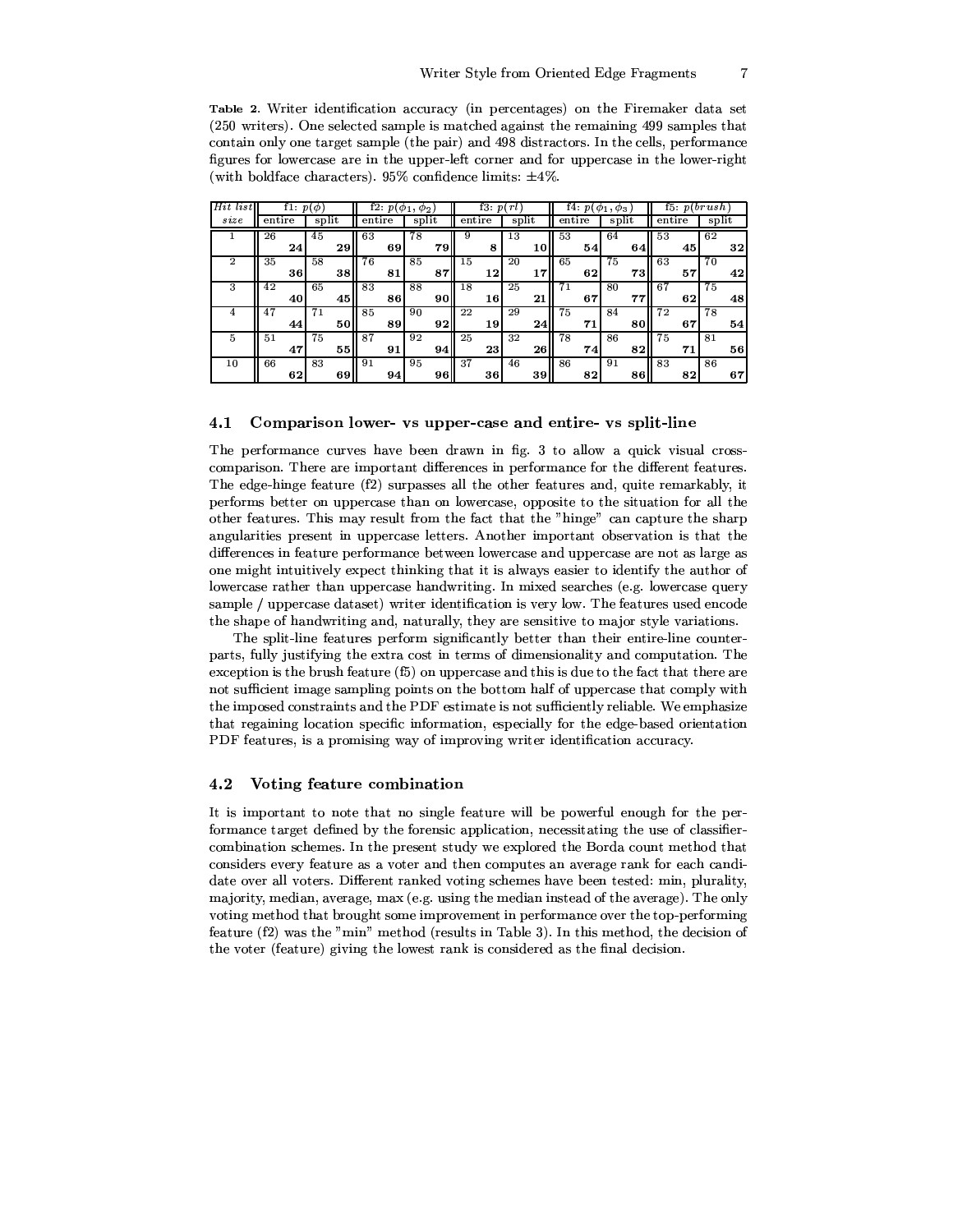$s$ plit

lit lis 10  $size$ entire  $72$ 82 87 89 91 94

 $90$ 

92

91

95

 ${\bf 96}$ 

94

89

87

86

79

Table 3. Writer identification accuracy (in percentages) after feature combination using the Borda "min" voting method. Please refer to Table 2 for more details.

In the current context, because the individual features have widely different performance, all the other voting schemes lead to some average performance higher than that of the weakest feature, but certainly lower than that of the strongest feature. An additional drawback is that the considered features are not totally orthogonal. Results reported elsewhere [7] confirm that another effective method of combining heterogeneous features is to consider a sequential scheme in which the stronger features vote at later stages against the accumulated votes from the weaker features.

The improvement in performance obtained with Borda "min" voting method is marginal: 0-4% for top 1 and vanishing for longer list sizes. It is however worthwhile mentioning that eliminating some of the weaker features from voting results nevertheless in slight performance drops.

## Conclusions  $\overline{5}$

We must emphasize that the method for writer identification presented here is automatic and sparse-parametric (no learning takes place) and this approach possesses major advantages in forensic applications given the appreciable size and time-variant content of the sample databases. Nevertheless, our future research interest will include also parameter-greedy methods (e.g. multi-layer perceptron or support vector machine) as more data necessary to train the system becomes available. Although results are far from the requirements in the forensic application domain, it quite evident that global features extracted from the handwriting image will never suffice in writer identification. Detailed character shape knowledge is needed as well. In this respect, it is important to note also the recent advances [8] that have been made at the detailed allographic level, when character segmentation is performed by hand. Only a combination of features at trace-level, allograph-level and text-line-level [9] will yield adequate results.

## References

- 1. Schomaker, L., Vuurpijl, L.: Forensic writer identification [internal report for the Netherlands Forensic Institute]. Technical report, Nijmegen: NICI (2000)
- 2. Bulacu, M., Schomaker, L., Vuurpijl, L.: Writer identification using edge-based directional features. In: Proc. of ICDAR 2003 [accepted]. (2003)
- 3. Maarse, F., Thomassen, A.: Produced and perceived writing slant: differences between up and down strokes. Acta Psychologica 54 (1983) 131–147
- 4. Crettez, J.P.: A set of handwriting families: style recognition. In: Proc. of ICDAR 1995, Montreal, IEEE Computer Society (1995) 489-494
- 5. Schomaker, L.R.B., Plamondon, R.: The Relation between Pen Force and Pen-Point Kinematics in Handwriting. Biological Cybernetics 63 (1990) 277-289